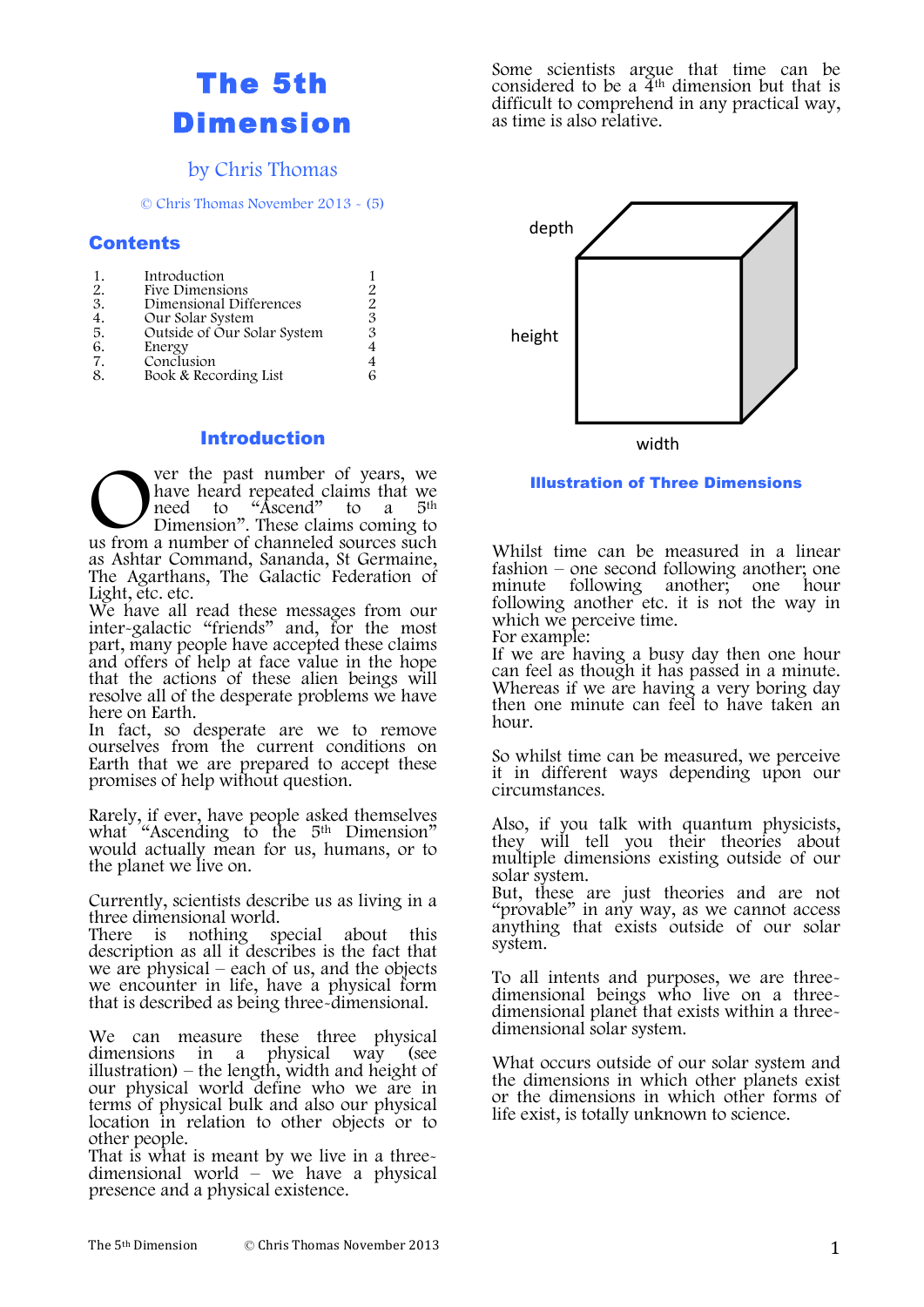#### Five Dimensions

To what can be meant by the "5<sup>th</sup> Dimension"? So what can be meant by the "5<sup>th"</sup><br>The fundamental problem is that nobody

knows.<br>Neither can we comprehend, from our threedimensional world, what a fifth-dimensional world would look like or how it would function.

Those who have listened to, and believed in, these channeled messages assume that existing in a 5 dimensional world is superior to living in a 3 dimensional world – but how do we know?

We don't.

We assume, without any kind of knowledge or understanding that living in a 5 dimensional world is better than living in a 3 dimensional one.

Why would we assume this?

Those who have channeled these messages have never explained what the implications of changing our world from 3 to 5 dimensions actually means.

How will it change our lives? How will it change the planet? How will it change the solar system?

To these questions no answers have been provided.

However, the most important question of all is:

Can we, and the planet, survive in a 5 dimensional existence?

Answer:

No answer to that question has ever been provided by those who propose that we shift to a  $5<sup>th</sup>$  dimension. We have just **assumed** that it is possible.

We will return to that question a little later.

#### Dimensional Differences

ur solar system, and particularly the Earth, exists as a three dimensional, physical, reality. Ur solar system<br>Earth, exists a physical, reality<br>Let us pose a question:

What if we, humans, decided to "Ascend to the  $5<sup>th</sup>$  Dimension" whilst the Earth decides that She wants to stay in Her threedimensional, physical existence, what would happen to us? What would happen to the Earth?

After all, we have been Created with the absolute freedom to choose our path in life. If we decide to move on and the Earth does not, what would happen?

That is a difficult question to answer as we do not have any awareness or experience of anything other than our three-dimensional physical world.

This question has been considered by many scientists over the centuries and explored in many books and movies.

So here is one example of what could happen.

The TV series "Star Trek – The Next Generation" had an episode that explored this question.

Captain Jon Luc-Picard and the crew of the Star Ship Enterprise were warping through the galaxy when the ship came to a sudden halt.

The engines and all of the ship's systems were working perfectly, they could detect nothing outside of the ship that could have stopped them and yet they were marooned in space.

They fired one of their "probes" out into space to look at the ship from the outside but could not see or detect anything.

They could not move forwards or backwards nor could they move up or down – just locked into position without anything<br>apparently stopping them.

Eventually, they realised that the probe had filmed an extremely thin line, virtually undetectable, at the mid-line of the ship.

What the ship had hit was a colony of beings that existed only in two dimensions. In other words, they had width and depth (see illustration above) but no height.

The three-dimensional humans, and their three-dimensional technology, could not detect the existence of these beings and the two dimensional beings could not perceive the three-dimensional ship.

So if we decided to "Ascend to the 5<sup>th</sup> Dimension", and the Earth chose to remain in three dimensions, would the Earth still be able to perceive us? Would we still be able to perceive the Earth? Or would we all end up as the equivalent to ghosts, doomed to wandering around a planet we could no longer interact with or even live on?

That cannot be answered until we actually "Ascended".

If that scenario actually happened, we would be lost souls, wandering about without a home but still trapped within the solar system.

The other question is what would happen if we chose to "Ascend to the 5<sup>th</sup> Dimension" and the Earth chose to join us? Nobody knows. Neither do we know what would happen to all of the other forms of life that we currently share the Earth with.

Would our pets be able to "Ascend"? Nobody knows. Would trees be able to "Ascend"? Nobody knows.

But there are some things we can work out and what the implications of this "Ascension" would be.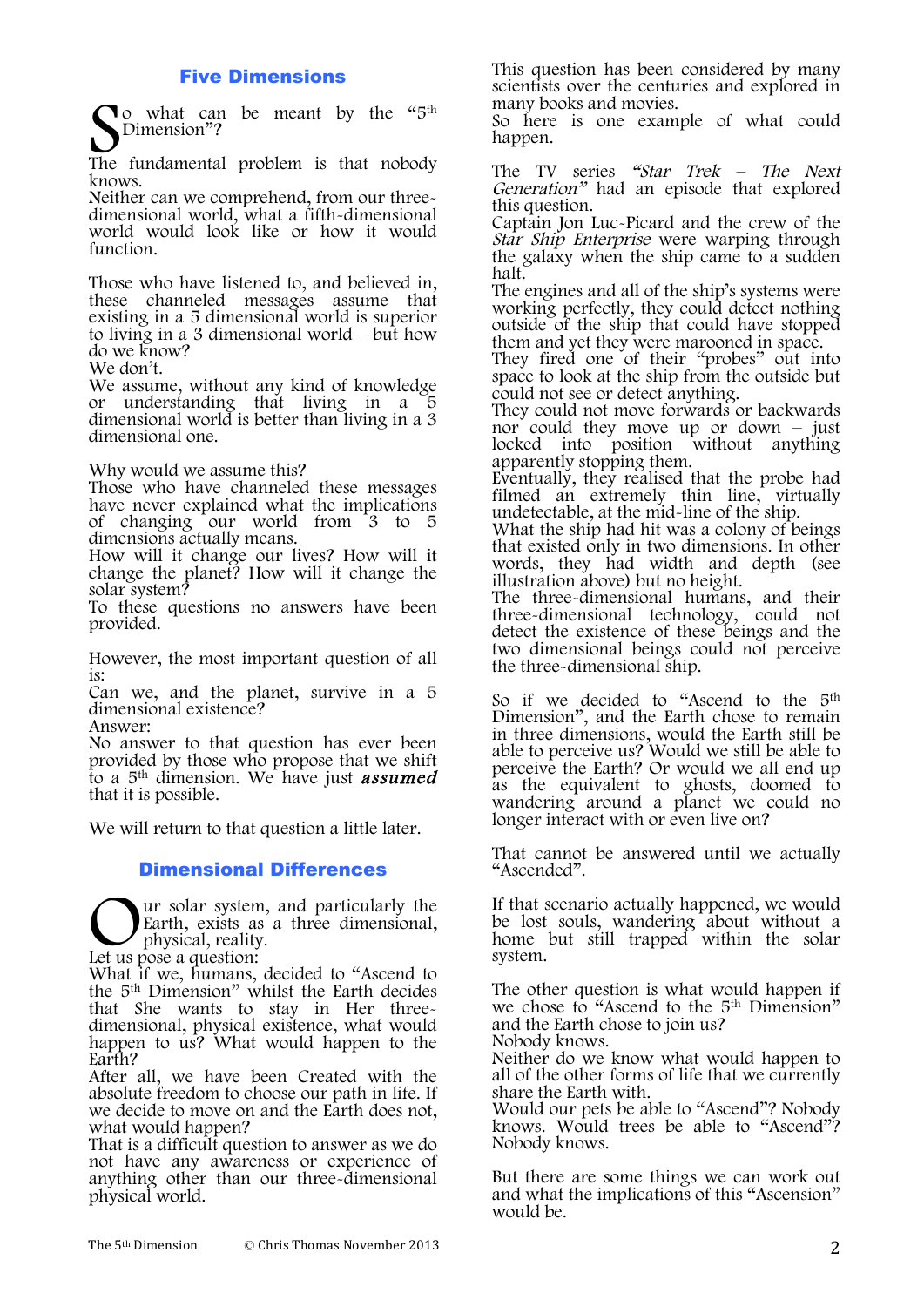

#### Illustration of Our Solar System and Its Enclosing Energy "Bubble"

#### Our Solar System

ur solar system is contained within an energy "bubble".

This is quite deliberate as the energy contains all of the energy frequencies that make our solar system three-dimensional – makes our solar system "physical". "bubble"

So we inhabit an enclosed region of space that is specifically designed to generate physical life that exists in three dimensions.

Our location at the edge of a nondescript galaxy at the outer edges of our Universe is not accidental.

"Physical" life does not exist anywhere else in the whole of Creation. No physical life exists either in our Universe or in any other universe anywhere or at any time.

Physical life only exists on Earth.

Physical life exists on Earth because the energy patterns that are contained within our energy bubble were specifically designed to<br>Create "physical" matter in a three-Create "physical" matter in a three- dimensional form.

If we, and the Earth, chose to alter our fundamental make-up to a five-dimensional form, we would have to fundamentally change the energy patterns within our energy bubble.

Illustration © Chris Thomas 2003-2013

But, if we raise the energy patterns within our energy bubble, we would no longer be

Raising the energies of the solar system from those that currently exist would alter not only our fundamental state of being but also the state of being of all of the life we share the Earth with but also the fundamental state of being of all of the other planets.

In other words, we would no longer be physical beings living on a physical planet sharing our solar system with other physical planets.

We would be dead.

### Outside of Our Solar System

**T** cience might not know for certain about what conditions exist outside of our solar system but the Akashic does. S

Throughout the rest of the Universe, there are two fundamental states of being: 1. Non-physical. 2. Semi-physical.

## 1. The Non-Physical Races

The non-physical races exist in realms of our Universe that are very far beyond our three- dimensional space.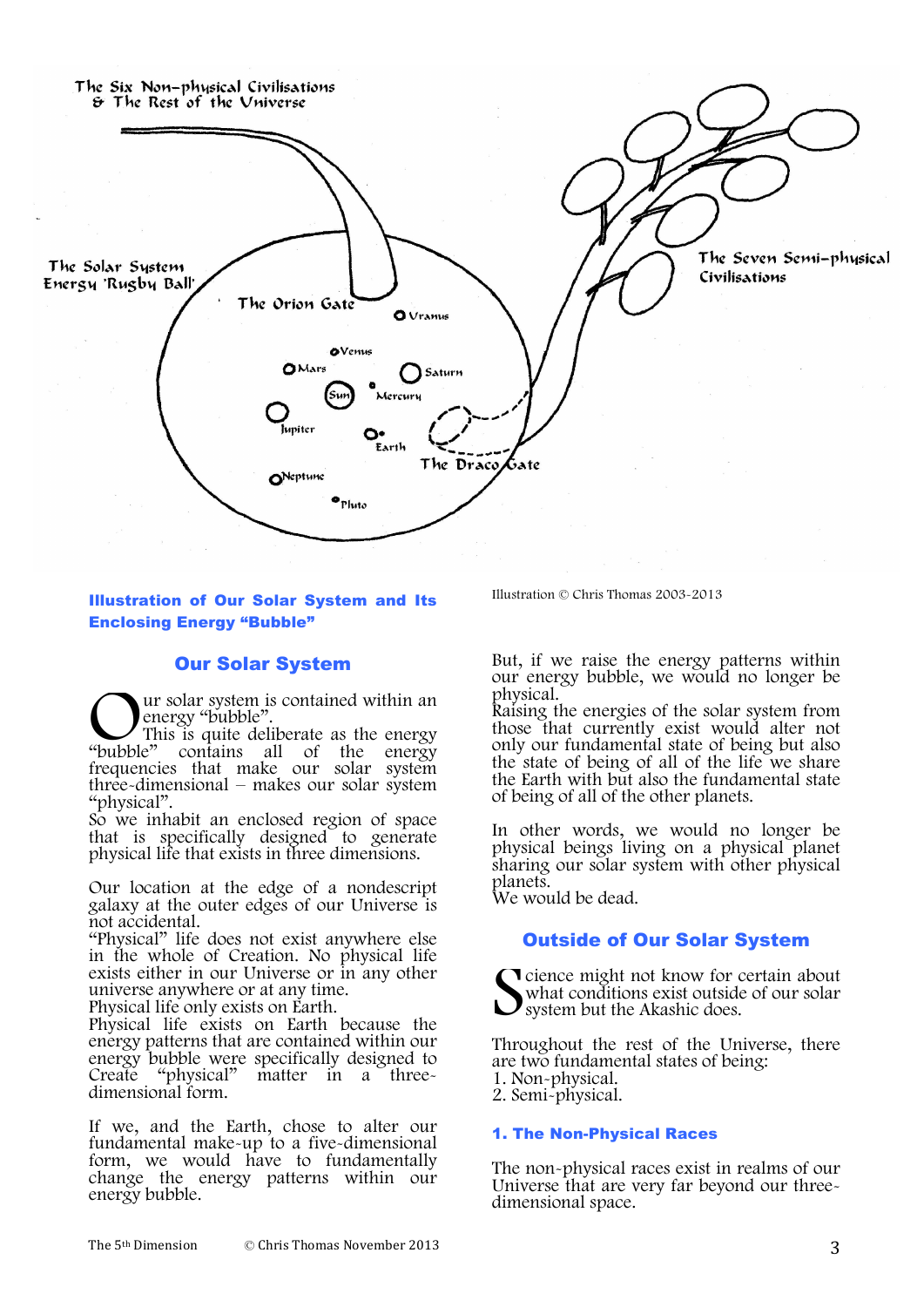These are souls that exist in a state of pure energy. In other words, they have no physical form or physical density, just pure soul energy.

Given their energetic form, and lack of density, they cannot be measured by our three dimensional methods – length, width and height are meaningless in a non-physical existence.

But, they can be measured in energy terms and in order to do this, we have to turn to the other meaning of the word "dimension".

A dimension is also the measurement of energy patterns, of levels of energy at which something exists.

In this way, our solar system can be seen as being defined by three dimensions of physical measurement but also by three

dimensions of energetic measurement.<br>In the realms of the non-physical races, their In the realms of the non-physical races, their existence is defined by an energy range of between 1013 and 1015 dimensions (that is: a range between ten to the power of thirteen and ten to the power of fifteen dimensions).

In other words, so far out of our level of comprehension that we cannot begin to imagine life at that level of existence.

#### 2. The Semi-Physical Races

The Semi-physical races do have a form and a density but are far outside of our three- dimensional range.

There are seven of these races and it is one of these races that is trying to tell us that we need to "Ascend to the 5th Dimension".

As there are seven of these races, they are comprised of a large range of dimensional frequencies. These races vary between 10<sup>3</sup> to  $10<sup>6</sup>$  dimensions (that is: a range between ten to the power of three and ten to the power of six).

The semi-physical races are also considerably beyond our three dimensions.

\* \* \*

As can be seen, no life within this Universe exists at levels of existence that are anywhere near our three-dimensional world and even if we did raise ourselves to the "5th Dimension" we would be nowhere near to their levels of existence.

Not only would we be no longer physical, we would not even be able to interact with any of the other forms of life that exist within our Universe. We would be totally lost souls.

#### **Energy**

**Then there is the final question:** 

If we, and the Earth, were to "Ascend to the  $5<sup>th</sup>$  Dimension<sup>"</sup>, where would the extra energy required to achieve this come from? **T**<br>extra

There is only one answer to that question and that is from outside of our solar system.

The  $5<sup>th</sup>$  Dimension  $\qquad \qquad \odot$  Chris Thomas November 2013

As can be seen from the illustration of our solar system, the solar system is enclosed by an energy bubble that contains the correct blend of energy frequencies that make us physical.

These "physical" energies are finely balanced with little latitude for alteration.

There are two "gateways" in and out of our solar system – one that corresponds with the constellation of Orion that connects into the rest of the Universe and one that corresponds to the constellation of Draco that connects to the realms of the semi-physical races.

Both of these gateways act like "air-locks" in that they prevent the contamination of our solar system with any of the energy patterns that exist outside of the solar system bubble.

Both of these gateways have been in existence since our solar system began to form millions of years ago.

The only way to bring in enough energy into our solar system to raise our frequencies to the "5th Dimension" would be to form a new entrance through the solar system bubble. Or, to use the terms used by our "alien friends", to form a new "portal".

So what would happen if such a portal was opened?

Answer: it would allow in energy frequencies that destroyed the balance of energies that already exist in our solar system.

What would result from this new imbalance? Answer: the total destruction of every physical thing within this solar system.

#### **Conclusion**

The race that is behind all of these channeled messages that are trying to make us believe that raising ourselves The race that is behind all of these channeled messages that are trying to make us believe that raising ourselves and the Earth to a "5<sup>th</sup> Dimension", is a good

thing, have their own agenda. That agenda is not beneficial to us, to the Earth or to the solar system as a whole.

The Earth has made it very clear that She wants nothing to do with this race and has denied them access to our solar system.

The only reason why this race wants to be here is to take over the Earth and remove humans and all other life.

This race sees themselves as "God's Chosen People" and that they should be living on "God's Chosen Planet". In other words, they believe that they should be living on Earth and not humans.

This is the reason for all of the channeled messages: they are determined to make the Earth their own and so have tried to make us believe that they are helping us.

#### But

The Earth has rejected them, as have the vast majority of people and this rejection does not sit well with this race. After all, they see themselves as "God's Chosen People" and so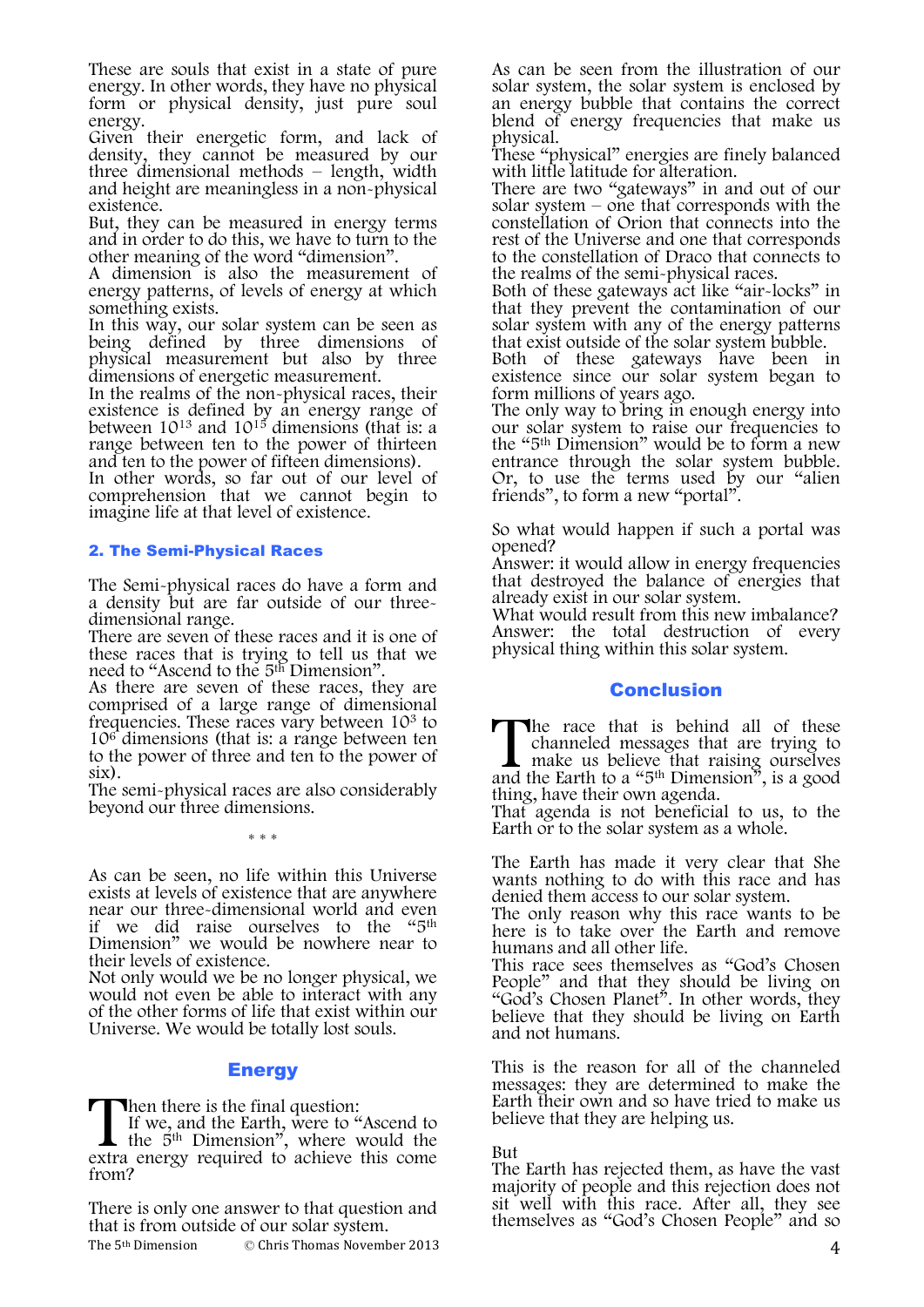should be allowed to live wherever they choose and act in any way in which they choose.

To be rejected is not something that their egos can permit.

If we look further afield, we find that not only have the majority of humans rejected this race, the Earth has rejected this race but the other semi-physical races have also rejected this race.

In other words: Nobody with this Universe wants this race to exist as their actions have shown that they have no respect or interest in any other form of life. They destroyed all life on their original home planet and their intention in coming to Earth was to remove all of the life on the planet and take it for their own.

Within the philosophy of this race is the belief that if they cannot have something then nobody else can. They will destroy rather than see some other form of life living where they think they should be living.

This is why there are all of these channeled messages telling us that we must open "portals" through our solar system.

This is why they keep telling us that we need to "Ascend to the 5th Dimension".

It is in order to destroy us.

It is in order to destroy the Earth.

It is in order to destroy the solar system.

In their channeled messages, this race has adopted a huge variety of names as well as a huge variety of origins but as far as the Akashic is concerned, they only have one name and that name is Velon.

If you see or hear a channeled message, it will be of Velon origin no matter what names they claim for themselves.

If you see or hear a channeled message, no matter what religious character they claim to be, it will be the Velon.

If you see or hear a channeled message that claims to be from some form of inter-galactic

If you see or hear any channeled message. that claims to be from some kind of inter- galactic council, it will be from the Velon. (For a full description of how the Velon

operate to fool us, see my previous essay entitled "Inter-Galactic War")

\* \* \*

We live in a solar system that has perfectly balanced energies. It is this balance of energies that makes us physical and allows us to live on this truly amazing planet Earth.

We live in a solar system that is perfectly balanced to nurture physical, threebalanced to nurture physical, three- dimensional life.

Why would **we** want to change that?

The answer is that **we** don't.

It is the Velon that want us to change, nobody else does and the only reason they want us to change is because they want to destroy the solar system to prevent anyone else from living here.

But, we do need to change, we have allowed the world to degenerate into a place where the Velon controlled elite have everything whilst the rest of us barely have enough to survive.

Change does need to happen.

Change is already happening. The elite are losing their power – the signs are all around us.

Everybody that is alive on Earth is aware that it is time that we changed. Everybody that is alive on Earth is aware that the time for change is now.

The problem is that there is confusion about how we undergo change for ourselves.

Into this state of confusion has stepped the Velon making all kinds of broken promises about how they will do all of the work for us. Instead of looking to someone to lead us to the "5th Dimension", we need to look to ourselves.

What we should be doing is re-integrating the whole of the soul back into the physical body.

Once we have achieved soul re-integration, we will be able to communicate with all living things by psychic means. We will be able to think ourselves to a new location and then carry our physical body along the thought. We will be able to heal our bodies of all illnesses. We will be able to remove the Velon and the elite.

In other words, we will live at a level of existence that is so far beyond anything we can imagine a "5th Dimensional" existence as being that the term "5th Dimension" is totally meaningless.

But we would still be living in our three- dimensional physical bodies, living on our three-dimensional Earth within our three- dimensional solar system.

We have all of the tools necessary to change ourselves, and the world in which we live, already built into our bodies.

What we need to do is to activate these "built-in" tools and bring the rest of the soul, the higher self, into the physical body.

This is the real meaning of what we understand as "change"  $-$  to be a complete soul within a physical body. We cannot "Ascend" anywhere, as that would destroy us and the Earth, we just need to re-integrate and remain physical.